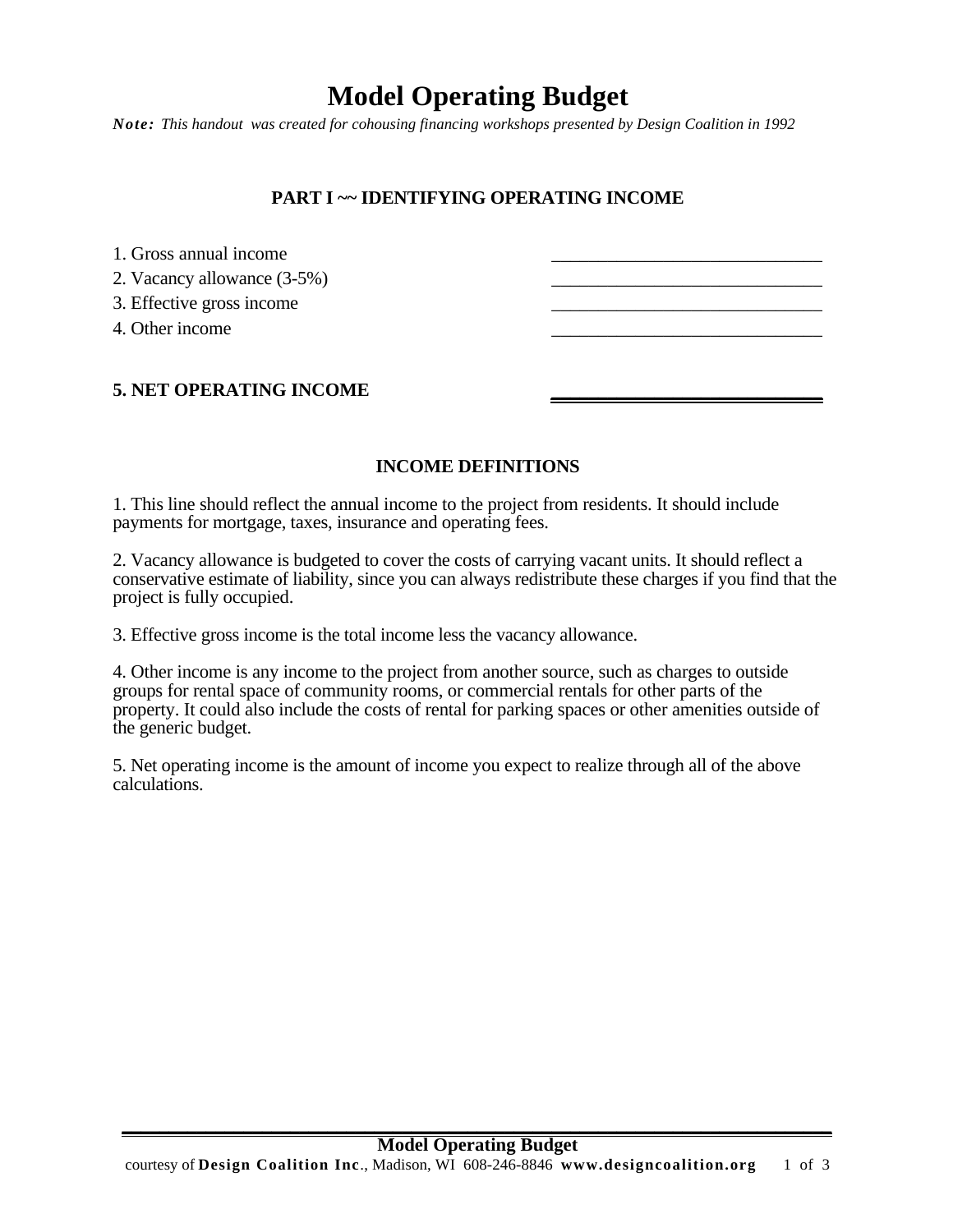# **PART II ~~ IDENTIFYING OPERATING EXPENSES**

| <b>Management Costs</b>                     |  |
|---------------------------------------------|--|
| 1. Management fee                           |  |
| 2. Payroll expenses                         |  |
| 3. Legal fees                               |  |
| 4. Accounting / audit fees                  |  |
| 5. Advertising                              |  |
| 6. Telephone                                |  |
| 7. Office supplies                          |  |
| 8. Other                                    |  |
|                                             |  |
| Subtotal                                    |  |
|                                             |  |
| <b>Maintenance Costs</b>                    |  |
| 9. Payroll expense                          |  |
| 10. Elevator                                |  |
| 11. Other mechanical equipment (specify)    |  |
| 12. Decorating (specify)                    |  |
| 13. Routine repairs                         |  |
| 14. Extermination                           |  |
| 15. Lawn and landscaping                    |  |
| 16. Garbage / trash removal                 |  |
| 17. Snow removal                            |  |
| 18. Other                                   |  |
|                                             |  |
| Subtotal                                    |  |
|                                             |  |
| <b>Utilities</b>                            |  |
| 19. Electricity                             |  |
| a. residential                              |  |
| b. commercial                               |  |
| c. common areas                             |  |
|                                             |  |
| 20. Heat (gas, oil, electric, LP - specify) |  |
| a. residential                              |  |
| b. commercial                               |  |
| c. common areas                             |  |
|                                             |  |
| 21. Sewer / water                           |  |
|                                             |  |
| Subtotal                                    |  |
|                                             |  |

#### **\_\_\_\_\_\_\_\_\_\_\_\_\_\_\_\_\_\_\_\_\_\_\_\_\_\_\_\_\_\_\_\_\_\_\_\_\_\_\_\_\_\_\_\_\_\_\_\_\_\_\_\_\_\_\_\_\_\_\_\_\_\_\_\_\_\_\_\_\_\_\_\_\_\_\_\_ Model Operating Budget**

courtesy of **Design Coalition Inc**., Madison, WI 608-246-8846 **www.designcoalition.org** 2 of 3